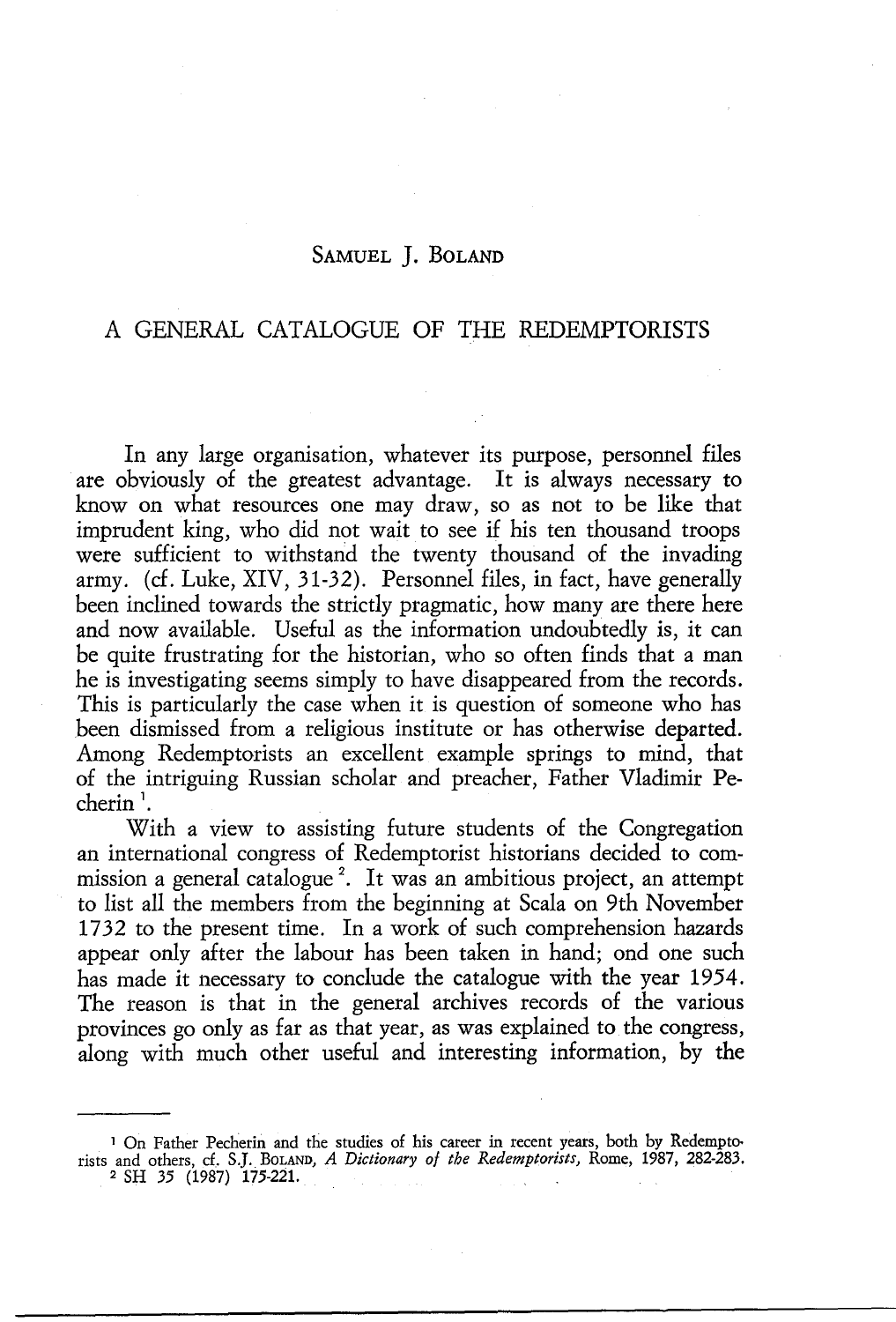archivist, Father H. Arboleda<sup>3</sup>. There is some compensation in the fact that there is being prepared under the direction of the general curia a file of current members. It is fervently to be hoped that their work will fill the gap of the sixties and seventies of this century,<br>a period that is bound to be of interest to a future historian. For a period that is bound to be of interest to a future historian. the present we may look at what is now being made available, what resources were to hand and how they have been put to use.

At the beginning, however, let us note that the catalogue, in the slightly restricted form imposed by circumstances, is being made available through the Redemptorist Historical Institute in Rome. It may be consulted on application to that body. Helpful as we hope it will prove to researchers who will use it, that large body of material does not seem to have a sufficiently broad appeal to justify its being published in book form. The catalogue, therefore, is being processed by computer, which will make it easy for an enquirer to consult it, either personally or through some responsible person.

#### *Personnel Files*

For Redemptorists the keeping of personnel files was a matter of legislation from the times even of St. Alphonsus. Some may recall the books of the professed that were to be kept up to date by provincial and general secretaries<sup>4</sup>. One blushes to confess that before 1936, the last promulgation of these prescriptions, they were no longer being observed by the general curia. The records of names with dates of profession and ordination and the meticulous crosses, two for a deceased and one for a man dismissed or dispensed from his vows, had been growing more and more perfunctory before ceasing altogether in 1910. Records according to provinces continued a little longer before they, too, expired in 1929. Needless to say, their lack makes the task so much the more laborious for one who tries to compile such a general catalogue as has been described.

After 1929 it is necessary to supply the information about personnel from the annual reports of professions sent by each province. These were of two kinds, a report prepared by the novice master on

<sup>&</sup>lt;sup>3</sup> Ibid., 206.<br><sup>4</sup> Constitutiones et Regulae Congregationis sacerdotum sub titulo Sanctissimi Re*demptoris,* Rome, 1936, nos 1095, 1096 & 1344. The beginning of this legislation was in the constitutions of the general chapter of 1764. Cf. *Codex Regularum et Constitutionum C.SS.R.,* Rome, 1896, nos 896-899. It was reaffirmed by the chapter of 1855. *Ibid.,* 1937.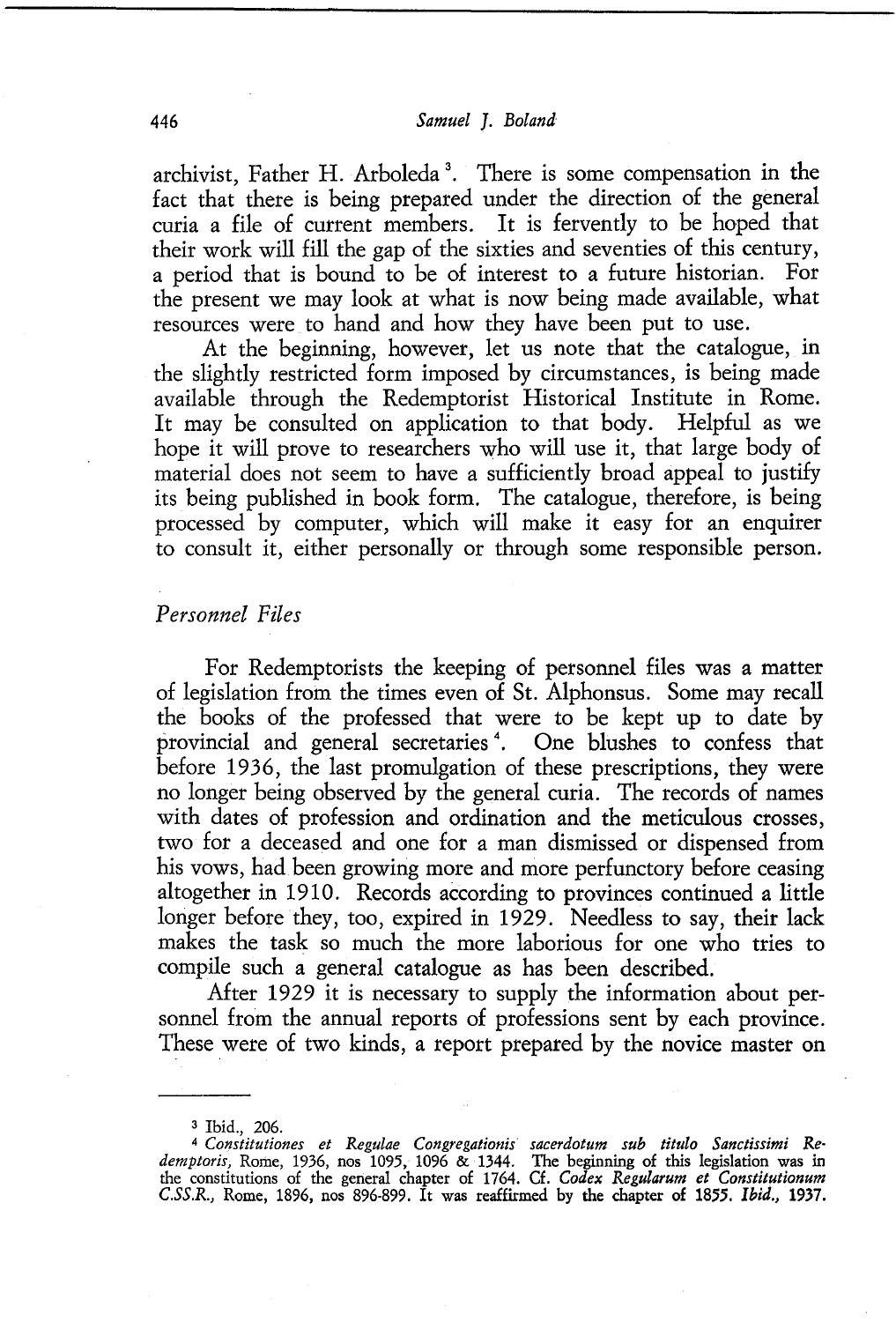each candidate with the votes of the provincial and his consultors as well as his own, and the list of those actually professed. The latter is obviously the more important for the catalogue; but more often than not it is sadly missing. The reports before profession are also far too frequently incomplete. The omissions can be supplied only from the published catalogues.

### *Published Catalogues*

The legislation that provided for records of the members to be duly· kept further required that the general secretary publish a catalogue every three years 5 • When this constitution was introduced in 1855, it was not entirely possible, since on account of its internal tensions the Congregation had been divided by the Holy See into Transalpine and Neapolitan sections <sup>6</sup>. The chapter of 1855 had been of Transalpines only; and the catalogues that immediately followed excluded members in the Kingdom of the Two Sicilies until the year 1869, when reunion was effected<sup>7</sup>. Prior to that date published catalogues were of the Transalpines. Of these the first was that published in Munich in 1852 and reissued in 1886 by Father J. van Rijckevorsel with lists of members at irregular intervals from 1793<sup>8</sup>.

The regular catalogues prescribed in  $1855$  began in the following year and continued until 1867. With the reunion of the Congregation two years later it became possible to compile lists of all Redemptorists; but such did not begin to appear until as late as 1884. From that date they were published regularly at roughly three year intervals until 1936. World War II interrupted the series. The catalogues were resumed only in 1948, and then in a new and very much improved format. The edition of 1948 was under the capable direction of Father Prosper Meerschaut of the Belgian province, following instructions given by Father Bujs, Superior General. This and the succeeding catalogue, which appeared in 1955, also edited by Father Meerschaut, are by far the most informative of all, offering in particular precious historical information about important events

*s* Cf. *Constitutiones et Regulae,* 1936, no. 1344. This constitution was introduced by the chapter of 1855. Cf. *Codex Regularum,* no. 2055.

<sup>6</sup>S.J. BoLAND, 112-113. 7 A complete bibliography of. published catalogues has been provided by A. Sampers, "Bibliographia catalogorum C.SS.R. tarn generalium quam provincialium" in SH 4 (1956) 204-213.

a *Ibid.,* 204.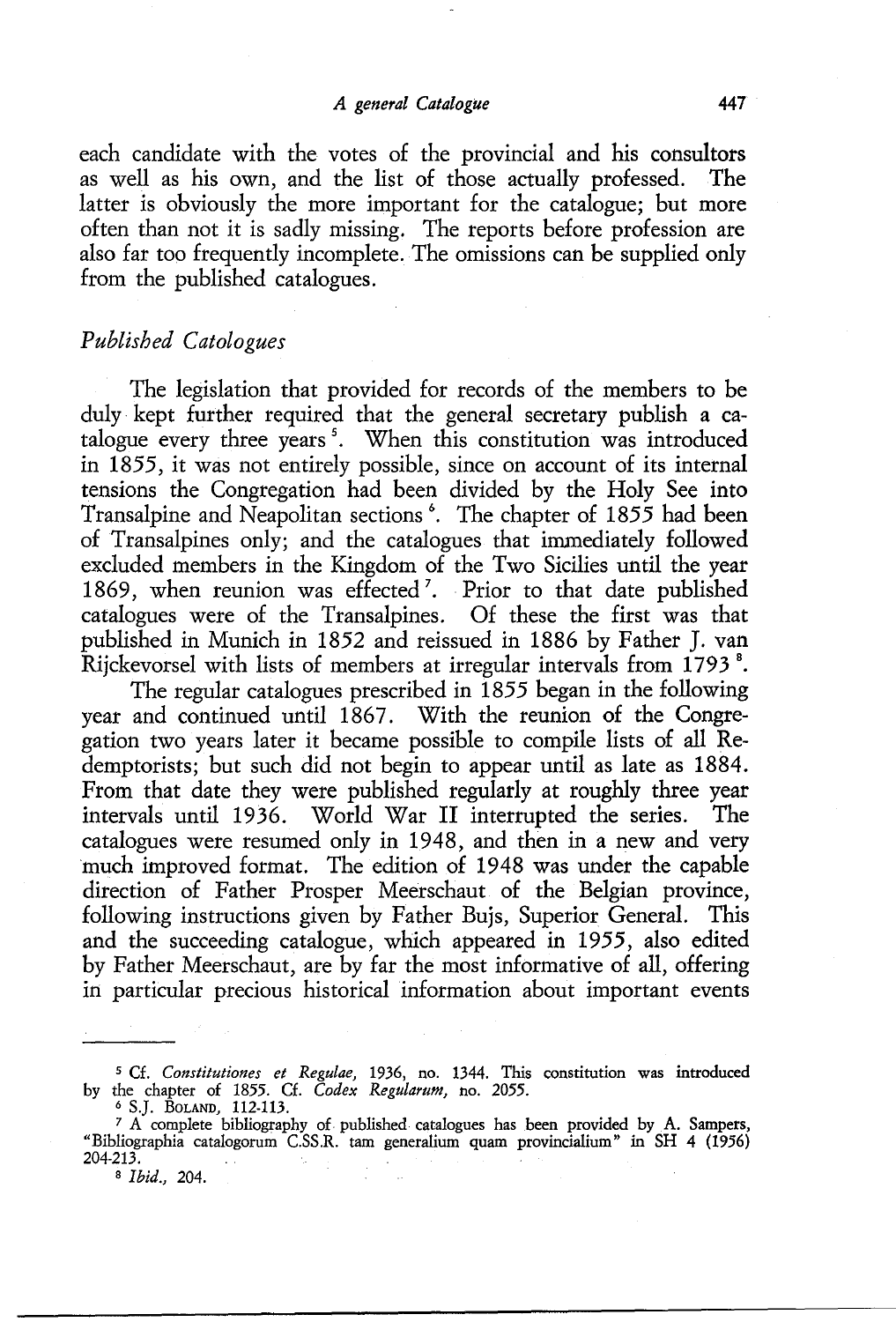in the history of the Congregation, with data concerning candidates for beatification and canonisation and Redemptorist bishops from the time of St. Alphonsus, as well as brief but excellent notes on the foundation and activity of houses and provinces<sup>9</sup>. Those which followed in 1960, 1969, 1975 and 1983 have differed in presentation from one another as well as from all preceding productions. That of 1975 is especially disappointing in that it omits even the list of the deceased since the preceding catalogue.

In the use of these catalogues, and for that matter, of our present general catalogue, it is necessary to keep in mind the wise caution suggested by Father Sampers in his review of Father Meerschaut's excellent production of 1955. "A work of this kind simply cannot be compiled altogether without error, as the experts themselves know so very well"<sup>10</sup>. In such a long list of names a critic would have little difficulty in discovering omissions, similar names confused with one another, dates wrongly given and no doubt many another case of human error. Defects like these can creep even into the wonder machines of this computer age of ours.

Beyond question the most serious omission in the earliest published catalogues is of members in the Kingdom of the Two Sicilies. For a period of some fifteen years the Congregation was divided, and the published catalogues ignored the confreres in the lands of Redemptorist origins. When, as late as 1884, there began the due listing of the entire membership, there had been left a very large void of thirty years or so to be filled with the names of Redemptorists of southern Italy. There is another deliberate omission, which occasions much tedious searching, more often than not, it is feared, to no avail. When a man left the Congregation by dismissal or dispensation, the fact was duly noted in the manuscript records with the single cross by his name, for as long as they were maintained; **but**  in the published catalogues the name simply disappeared. And yet a thorough study of the Redemptorists must not overlook cases of this kind. It would be a very poor account of the Congregation in England and Ireland that failed to give much attention to Father Pecherin. In our present general catalogue an attempt has been made to remedy the defect; but it must be admitted that much remains to be desired.

<sup>9</sup> Cf. Review of the 1955 catalogue in SH 4 (956) 196.

<sup>1</sup>o *Ibid.*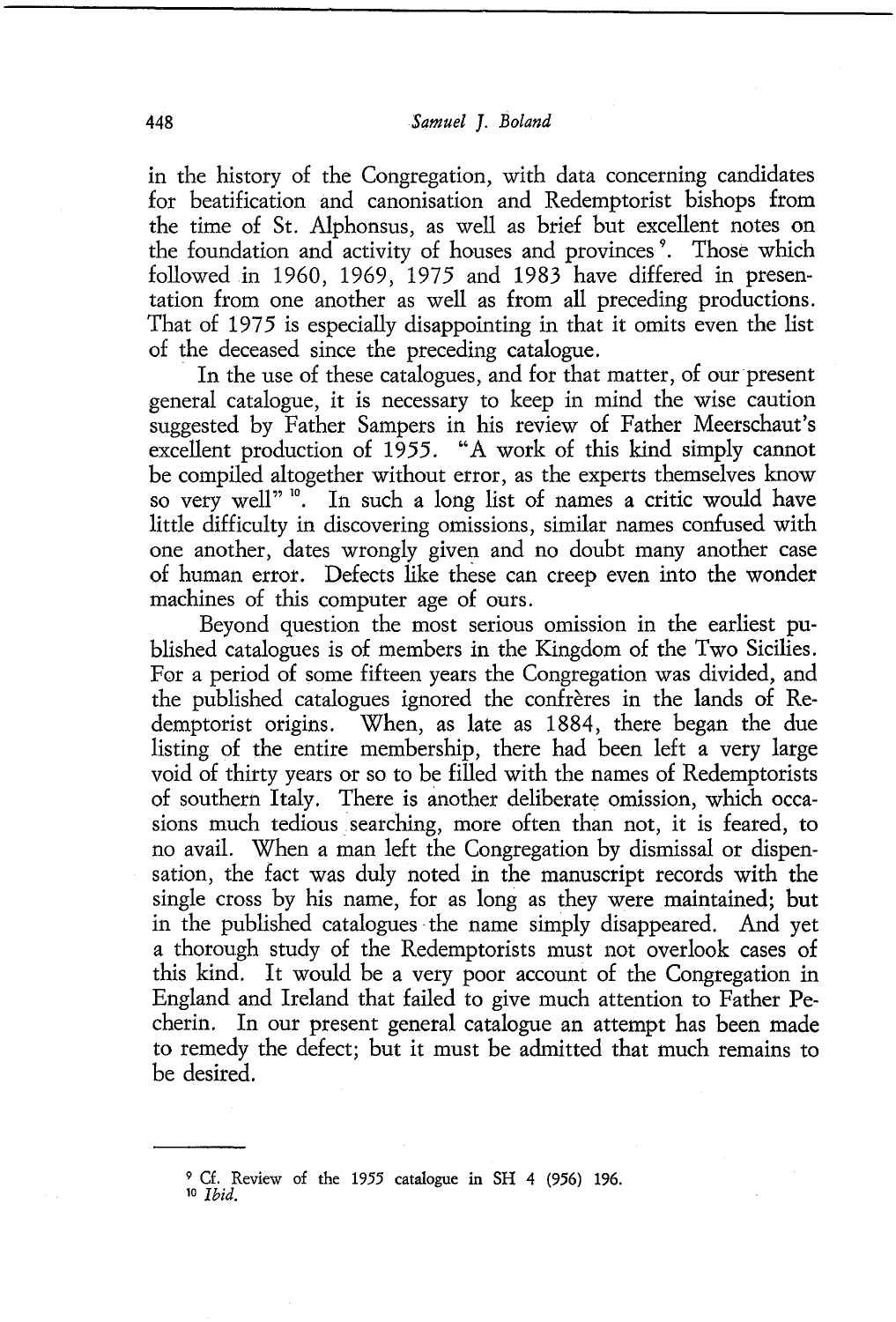# *Repairing the Omissions*

Thanks to the painstaking efforts of Father Minervino we now have to hand information about the Italian Redemptorists, especially those of Naples and Sicily, from the beginning to the present <sup>11</sup>. Since the appearance of his two volumes in 1978 and 1979 many a student has had occasion to bless the author for having made so much easier the search for information about early members of the Congregation. In the quest for the departed the manuscript catalogues<br>of the general archives have naturally proved most helpful. Unof the general archives have naturally proved most helpful. fortunately, they fall silent in the year 1929. After that date the principal source of information is the published catalogues. The most they can tell us is when a name ceases to be mentioned. The precise dating of the departure ought to be available in the listing of the *dispensati* of each province; but, sad to say, the files under that heading are almost invariably incomplete. One is forced as a consequence in most cases to depend simply on. the disappearance of a name from the published catalogues. It is necessary, however, to make one reservation, and that an important one. After 1936 and more so after 1955 very many names of Redemptorists of Czechoslovakia and the Ukraine are no longer mentioned for the good reason that knowledge of them had been lost, by no means because they had ceased to be Redemptorists. Generally speaking, in fact, the Congregation in Eastern Europe, so far from having been obliterated by oppression, seems to have been more flourishing than it was prudent to proclaim in public. With that one honourable exception, lack of mention may safely be taken as sufficient indication of departure.

#### *The Present General Catalogue*

For the use of the general catalogue now made available it seems necessary to offer a little information. Those who consult it will be helped if they know something about the method of its compilation and the sort of data provided.

At the very beginning it was discovered that in addition to the

<sup>11</sup> F. MINERVINO, *Catalogo dei Redentoristi d'Italia* 1732-1841 *e dei Redentoristi delle provincie meridionali d'Italia* 1841-1869 *(Bibliotheca Historica C.SS.R., VIII),* Rome 1978 and F. Minervino, *Catalogo dei Redentoristi delta provincia napoletana* 1841-1978 *(Bibliotheca Historica C.SS.R.,* IX), Rome, 1979.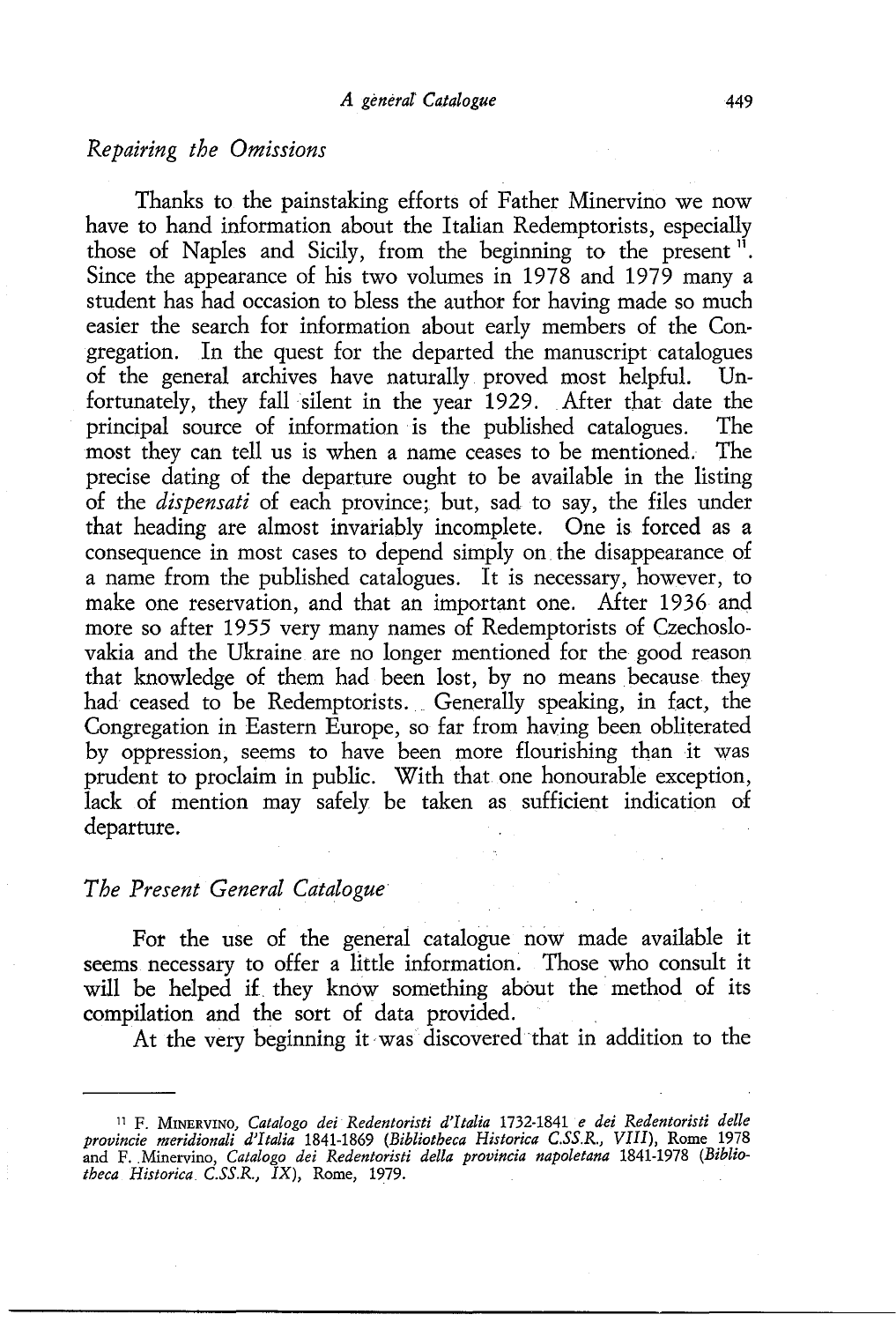inevitable defects that creep into catalogues in spite of the best endeavours of their compilers, there are special problems in the case of Redemptorists. The earliest lists of members appear somewhat haphazard. It is probably understandable enough that they should be so, and that the effort to supplement them should be a normal task for an investigator of the origins of a religious institute. In the case of the founding members of the Redemptorists and their immediate successors one is indebted to the diligence and competence of Father Minervino. As regards the earliest Transalpines much work remains to be done.

In spite of the efforts of Father van Rijckevorsel there are omissions and errors in his information about the community in Warsaw after 1787 and of the band that wandered with Father Passerat through Switzerland before finding a home in Valsainte. Of those who joined Father Podgorski in Piotrkowice apparently he had no knowledge whatsoever <sup>12</sup>. Of these early and confused years there was clearly much to be discovered.

The richest vein of information for these times is to be found in the massive documentation of Father F. Kuntz<sup>13</sup>. The twentyone handwritten volumes of his *Commentaries* contain valuable details about Redemptorists and their activities up to the thirties of last century. He drew on the store of material available to him as general archivist. Of particular value are the lists he gives year by year of the candidates coming to the institute, both in southern Italy and among the Transalpines, often enough with useful personal information. He is also careful to indicate regularly those who died or were dispensed. Father Kuntz was a source used to excellent effect by Father Minervino.

Very important also are the lesser manuscript catalogues in the general archives. Numbered from I to XII, they vary somewhat in the information they offer, nos I to V being the most useful. None of them, however, can be ignored, as any one of them might throw light on some person or other unknown from other sources. Those concerning southern Italy have provided much data for Father Minervino. Of especial interest are those compiled by Father Sabelli<sup>14</sup>. From 1822 until he was expelled by the Garibaldians in

<sup>1</sup> 2 Concerning Piotrkowice cf. SH 7 (1959) 118-151.

<sup>&</sup>lt;sup>13</sup> For information concerning Father Kuntz and his work cf. S.J. BoLAND, 190.<br><sup>14</sup> Concerning Father Johann . Josef (Giovanni Giuseppe) Sabelli cf. S.. BoLAND,

<sup>332-333.</sup> Information about the manuscript catalogues is to be found in SH 2 (1954) 11.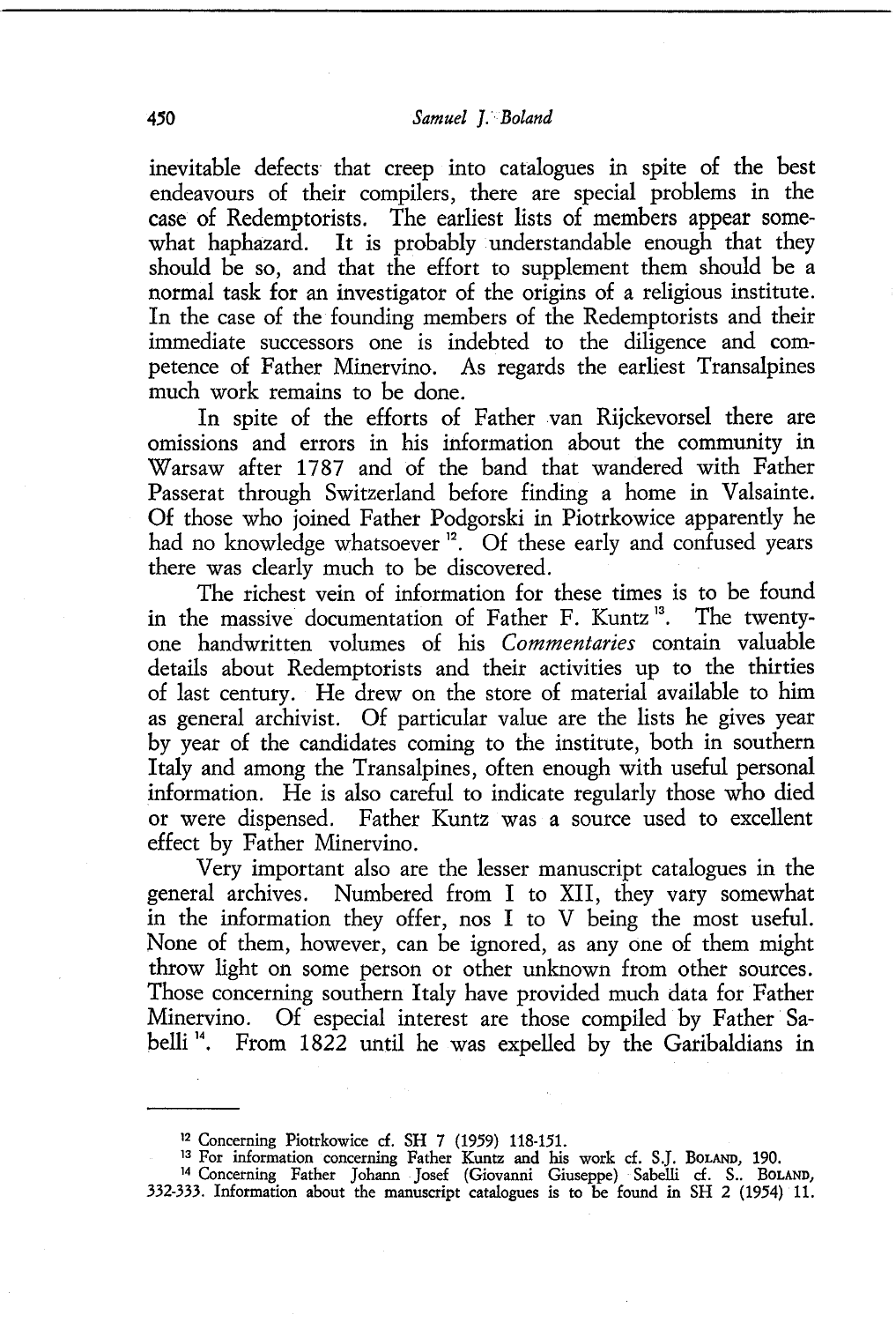1861 with his royal penitents he was closely associated with the Rectors Major, Transalpine though he was.

Information otherwise unavailable was obtained in the fifteen volumes, modestly styled *fasciculi* by their assiduous editor, of the *Monumenta Hofbaueriana* 15• Names of Redemptorists, especially of Poland, are frequently mentioned in the correspondence published, and often enough they appear in police and other official reports. The thorough indexing of the work is often the only reference possible for individuals otherwise unknown. The Monumenta are possible for individuals otherwise unknown. important especially for the personnel of the Piotrkowice foundation. Though not complete, it is so far the only published source of information about this too neglected incident in Redemptorist history.

After the earliest years, that is to say after 1855, it has been possible to rely on the regular sources of information regarding personnel. In the general archives these are the lists of the professed and the reports from the provinces prescribed by the constitutions. When these prove inadequate, as is too often the case, it is necessary to have recourse to the published catalogues. These are such obvious sources of information that it seems scarcely necessary to indicate them further.

From these various sources our general catalogue has been compiled. What has resulted is not without interest, and may possibly offer some surprise. From 1732 to 1954 the tally has been in round figures 16,500. Some will surely find that figure smaller than expected. Breaking it down, we find that from 1732 to 1841, when the Holy See divided the Congregation into six provinces, Redemptorists totalled about 1500 members. the half century before the general chapter of 1894 just under 4500 Redemptorists were professed. Naturally enough, in this latter period the greater expansion was beyond the confines of southern Italy, where the Congregation had been born and where it continued to show a healthy increase. The year 1894 has proved a suitable date for dividing our count, since after the chapter held in that year the Congregation expanded very rapidly, especially in lands outside Europe, in what used to be called the New World. The growth was accelerating most rapidly at precisely the date when with regret we must end our survey. There is reason to know that the increasing rate of expansion continued after 1954 for another

<sup>15</sup> On Father Wladyslaw Szoldrski, compiler of the *Monumenta Hofbaueriana* cf. S.. BoLAND, 378-379.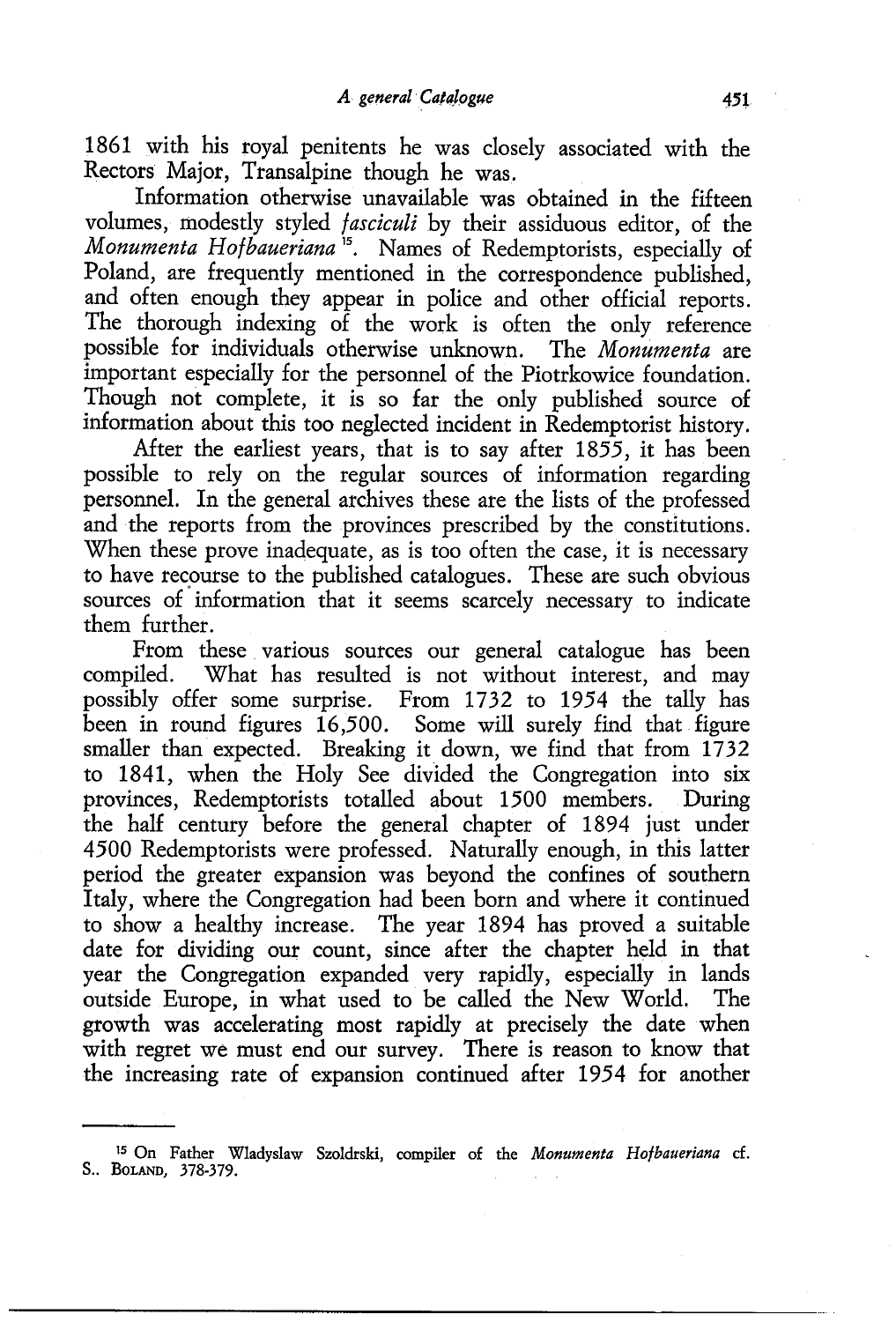decade or so. This is a further reason for regret that we must end our catalogue just at that exciting period before and after the Second Vatican Council.

# *Arrangement of the Catalogue*

In the general catalogue the names have been presented according to chronological divisions which seemed especially significant: 1732- 1841, the division into provinces: 1841-1894, the beginning of the period of greatest expansion; and 1895-1954, when the records in the general archives cease. The men listed have not been indicated according to the provinces to which they belonged. That would according to the provinces to which they belonged. not have been possible, in any case, before 1841; and for a considerable time after that date the provinces did not really have much significance in practice. This was especially so in the time of Father Mauron, who would select men from various provinces for particular works, to the inevitable confusion and at times, no doubt, exasperation of the provincials. Among the first Redemptorists to preach missions in Ireland, for example, there were Dutchmen, Belgians, an Austrian, a Russian and a Scotsman. It is not surprising in such circumstances that we find a bewildered American provincial asking in 1866 who on earth was really responsible for the foundation on the island of St. Thomas <sup>16</sup>. Even in fairly recent times it has not been uncommon for men to transfer from one province to another. In the general catalogue names are given with an indication of nationality. Nearly always the place of profession and ordination shows clearly enough the province to which the member belonged, at least at the beginning of his religious life.

For each person listed the aim has been to give the most basic biographical data. That has been understood as date and place of birth, date and place of profession, date and place of ordination and date and place of death. If a person held some position of importance in the general government of the Congregation or had been a bishop, that has been briefly indicated. And, needless to say, mention has been made of beatification or canonisation, where it has been appropriate.

In the case of an individual whose career seemed to repay further study there is offered a bibliographical guide; that is to say a note as to where one might find a lead to further investigation.

<sup>16</sup> J. G. DALY, *Conflict in Paradise,* St. Louis, 1972, *55.*